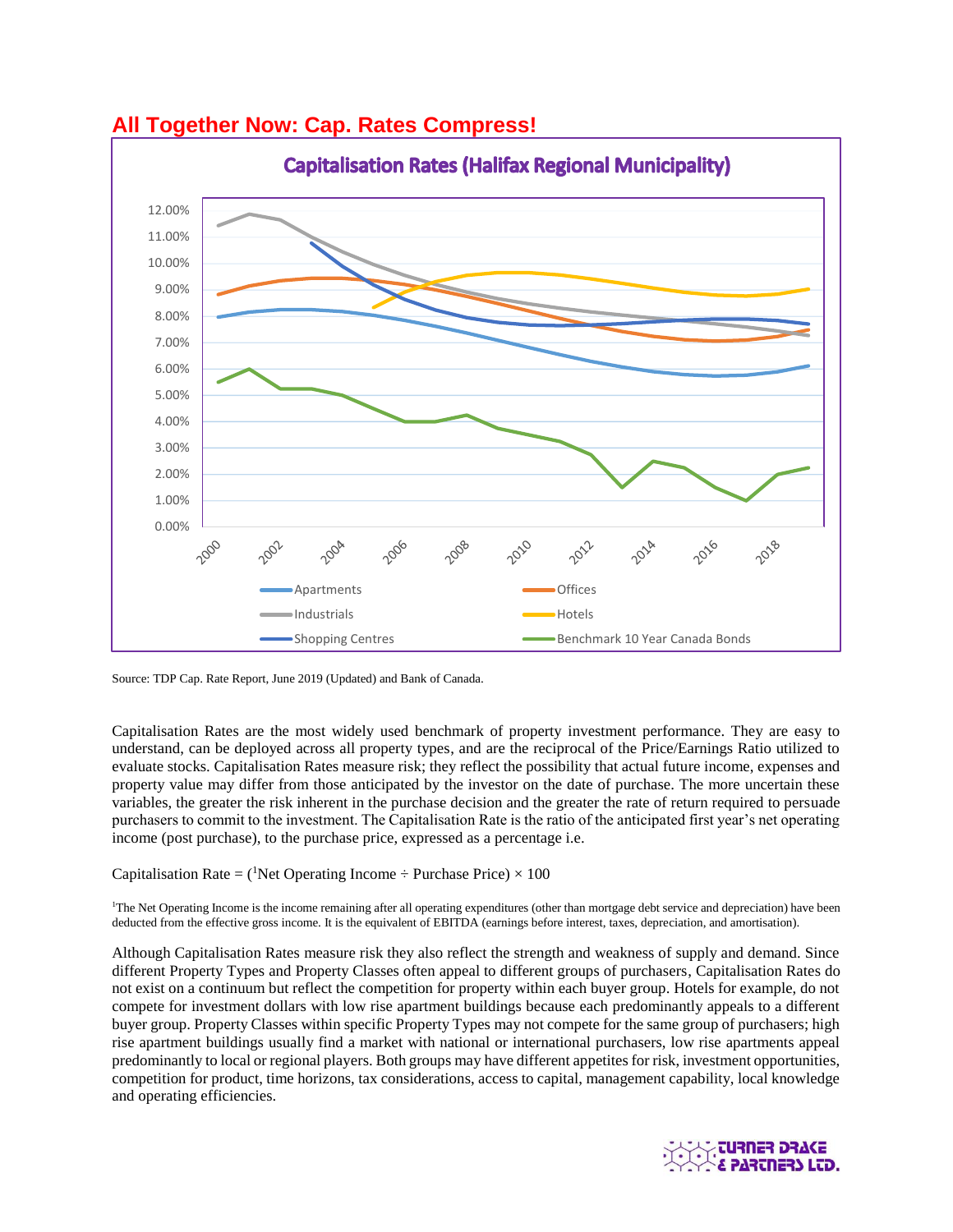As can be seen from the Capitalisation Rates Graph, Cap. Rates have *declined* for most property types over the past twenty years and have been the main, often the only, reason why property values have increased over that time period. Apartment properties, for example, struggled for years to match their rental increases with the inflation rate as the latter drove increases in operating expenses and eroded the residual net operating income. The tide turned in Halifax Regional Municipality in 2016 due to increased demand for rental accommodation from the wave of retiring Baby Boomers and increased immigration. (HRM is the only area in Atlantic Canada large enough to generate a sufficient quantity of data to afford reliable analysis across the various property types but we do analyse data from all of the major urban areas, where it is available. There is a fairly consistent pattern so our conclusions can be broadly extrapolated pari passu with the local economic environment). At present there is a feeding frenzy for most types of commercial real estate as investors from outside the Region join those already here to purchase existing real estate or create new development opportunities. Many are "new" investors attracted by the dizzying rise in the value of some types of real estate such as apartments and the "stability" represented by a physical asset. This, together prices increasing faster than rents, rates of return decreasing below long term trends, shorter marketing times and many other elements of market activity are classic symptoms of a real estate bubble. Is the party about to end? Probably not just yet, but it is worthwhile pausing to consider what is happening and why. Consider too that low inflation carries its own risk if you are a real estate investor… it may constrain mortgage rates, but since rents do not rise quickly it takes longer to build equity.

# **Where We Are Now**

Capitalisation Rates haven't just *fallen,* they have also *compressed*. In year 2000, the overall Capitalisation Rates for Apartments was 7.97% and Industrials 11.44%, a differential of 3.47%. By 2019, the overall Capitalisation Rates were Apartments 6.12% and Industrials 7.27%; the spread had narrowed to 1.15%. Conventional wisdom holds to the view that the fall in Capitalisation Rates is simply a function of falling interest rates generally… and that this is exemplified by the declining return on 10 Year Canada Government Bonds (the green line in the Capitalisation Rates Graph and the generally accepted surrogate for a "Risk Free" rate). There is indeed a high degree of correlation between Capitalisation Rates for Apartments, Offices and Industrial properties and the long term Canada Bond Rate; it "explains" most of the "year over year" differential (Apartments – 90%, Offices – 85%, Industrials – 87%). With Retail (Shopping Centres on the Graph), only 51% of the "year over year" difference in Capitalisation Rates is accounted for by the Canada Bond Rate: no mystery here, on-line shopping is taking its toll and this is fighting against decreases in the Capitalisation Rate because risk is increasing. With Hotels though, there is virtually no correlation between the Capitalisation Rate and Bond Rate. But this sector aside, the 10 Year Government of Canada Bond Rate does a good job of explaining why Capitalisation Rates are falling. If the analysis is restricted to the past **ten** years the impact of the falling Canada Bond Rate is less pronounced but broader in its impact, explaining 70% of the yearly Capitalisation Rate differential for Apartments and Offices, 68% for Hotels and 43% for Industrials. Capitalisation Rates for Retail are *negatively* correlated with the Canada Bond Rate as investors increasingly demand a higher Risk Premium to compensate for the adverse impact of on-line shopping. We can therefore project, with some accuracy, the trajectory of property values. Provided that rents and vacancy remain stable, the value of Apartments, Offices, Industrials, and to some degree Hotels, will rise if the long term Bond Rate falls, and decrease if it rises. The positive impact on Retail values of a falling Bond Rate may be offset by changing shopping habits in favour of on-line purchases. Easy peasy? Well not quite!

If the Canada Bond Rate had been the only driver, Capitalisation Rates for all property types would have fallen in parallel with each other, but such was not the case, they have also *compressed* i.e. move closer to one another. The common explanation is that this compression was due to investors changing their risk profile and becoming less risk adverse with certain types of property. We tested this assumption by comparing the "Risk Premium" for each property type with the Canada Bond Rate. (The "Risk Premium" is the "reward" investors require to persuade them to invest in each specific property type and is the difference between the Capitalisation Rate and the Canada Bond Rate… the latter representing the "Risk Free" rate, i.e. Risk Premium = Capitalisation Rate – Canada Bond Rate). Over the time periods tracked by our Graph we confirmed that investor's risk profiles had indeed changed. Offices now demand a significantly higher Risk Premium than was the case twenty years' ago, a reflection of the damaging impact of oversupply, particularly in Halifax's Central Business District, itself driven by a false narrative, propagated by a provincial agency, that the world's financial sector was decamped offshore anxiously awaiting completion of office space fit for their occupancy. Hotels too warranted a higher risk premium as did Apartments, albeit to a lesser degree. Industrials are viewed as somewhat slightly less risky than was the case twenty years ago. Retail is a special case:

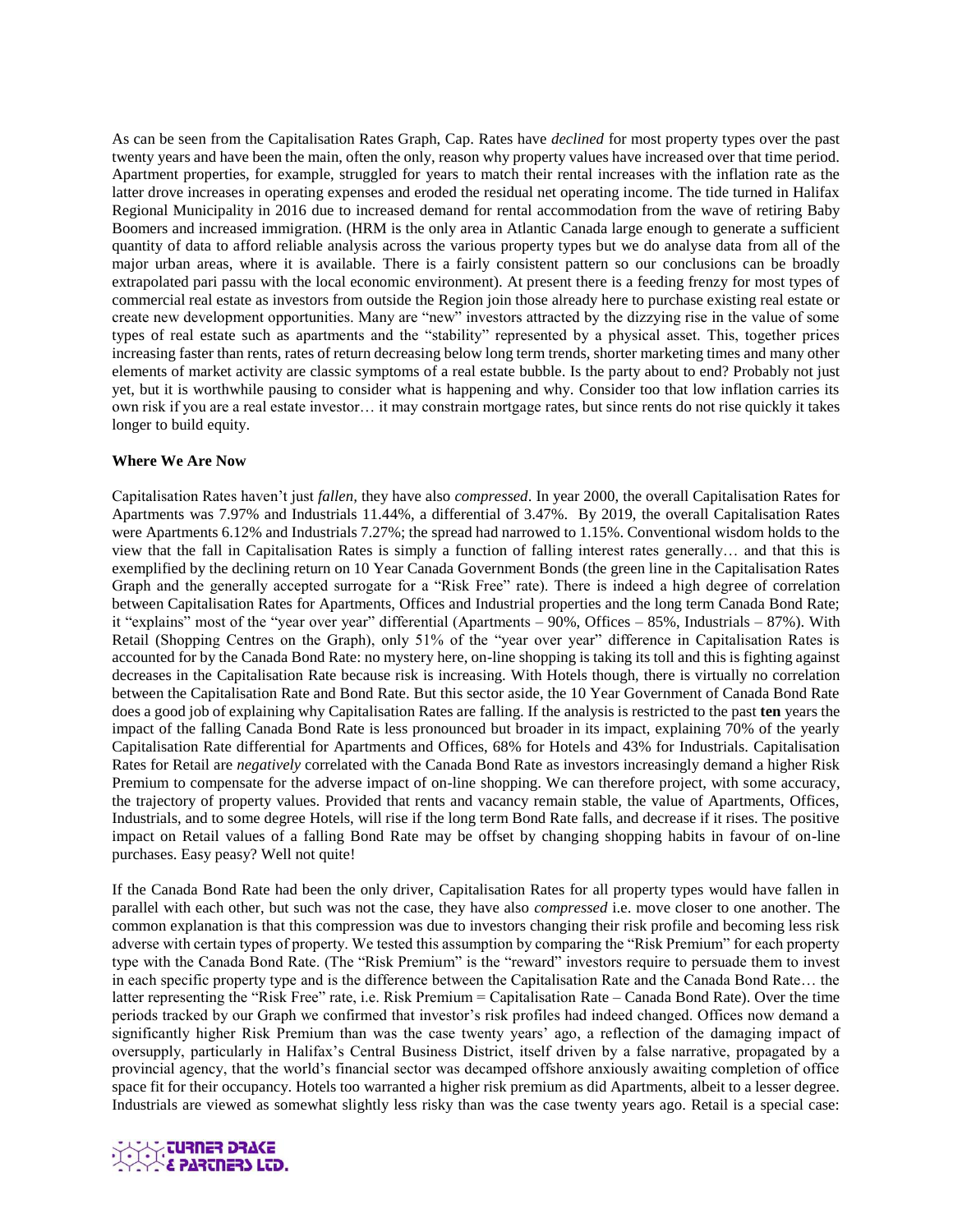despite the growth of on-line shopping facilitated by the start of the World Wide Web in 1991, and propelled by Amazon and eBay in 1995, the potential impact was not recognised by investors in Retail real estate in HRM until 2009, after which they demanded an ever higher risk premium. It is a commonly held belief, and one that we shared until we completed this analysis, that the reduction in Capitilisation Rates was due, in part, to investors discounting risk and becoming less risk adverse. Our analysis reveals that the reverse is the case. We regressed the Risk Premium against the Canada Bond Rate and discovered there was an inverse correlation with every property type…. as the Canada Bond Rate declined the Risk Premium increased. Presumably investors are wary that the low interest rates will not last forever and have increased their Risk Premium to give themselves a cushion to hedge against future interest rate increases. Industrials were the only property type where this was not statistically significant. The percentage change in the Risk Premium "explained" by the change in the Bond Rate is very strong for Hotels (88%), Offices (77%) and Apartments (76%); it is less so for Retail (51%) and insignificant for Industrials (3%). If the analysis was restricted to the last ten years the strength of the correlation was even stronger: the differential in the yearly Bond Rate explained 78% to 99% of the difference in the Risk Premium and was statistically significant for all property types. There is therefore some tolerance for an increase in mortgage rates in the future without triggering a market meltdown.

## **Where We Were: A Historical Perspective**

*"Those who cannot remember the past are condemned to repeat it." George Santayana.*

#### **1980-2000**

The past five decades have been tumultuous years for investment real estate in Atlantic Canada, and North America in general. To a large degree the region has been buffeted by winds that originated elsewhere. From a historical perspective income producing real estate matured into an alternative investment vehicle to the stock market in the United Kingdom in the 1960s. Continental Europe came of age during the 1980s. The trend gained traction in North America during the late 1970s and early 1980s. The Atlantic Region emerged as an investment market during the mid-1980s: the vociferous appetite for real estate had consumed prime opportunities in the larger centres in Canada and the United States, forcing investors to consider secondary markets such as this Region. The impetus for real estate investment gained strength following the election of Ronald Regan to the Presidency of the United States in 1980, and his program of tax cuts and financial deregulation; policies designed to stimulate the economy by unleashing the country's entrepreneurial drive. American Gross Domestic Product grew by 72% during that decade. Much of that money was invested in real estate, particularly home ownership, following deregulation of the Savings and Loan Industry in 1982. American exuberance during the 1980's spilled over the border into Canada. Here, our Trust Companies embarked on a program of expansion into residential real estate, and also into commercial mortgages where they enthusiastically competed with the banks and life companies. Atlantic Canada was a beneficiary and in the mid-1980s, developers embarked on an orgy of real estate expansion, enthusiastically building shopping centres, office buildings (located mainly in the Central Business Districts), hotels (often encouraged by government grants), industrials (subsidised by government grants if they were located outside the major population centres) and apartments (encouraged by high ratio mortgages guaranteed by CMHC). In large part this building activity was fuelled by easy access to credit, rather than demonstrated demand.

Unfortunately in America, lax or non-existent underwriting standards, incompetence and fraud became commonplace, and more than 1,000 Savings and Loans Associations subsequently failed in what Canadian economist John Kenneth Galbraith called *"the largest and costliest venture in public misfeasance, malfeasance and larceny of all time"*. Between 1986 and 1989, first the United States' residential property market collapsed, and then credit dried up for commercial lending. By the late 1980s our own Trust Companies had started to fail, falling like nine pins. By 1989 the commercial property market in Atlantic Canada started to feel the pinch as credit dried up. This was by now a worldwide phenomenon whose triggering event lay far offshore in Thailand. The baht, that country's currency, had collapsed as a result of over exuberant property lending by its banks: the contagion spread to Japan, whose banks had exhibited similar malaise, and then around the world. We pinpoint May 1990, as the start of the concomitant recession in Atlantic Canada, based on the reduction in residential sales volume and prices, an activity we have tracked continuously since 1978. Unfortunately this coincided with the bringing on stream of much of the commercial space developed in the 1980s. By 1992, vendors forced by financial pressure to sell, faced an awful fact, an average 50% of their nest egg had evaporated; its value eviscerated by a banking system paying penance to past excess by refusing to lend at all. It was not a happy time for investment real estate, made worse because (1) the banks and other sources

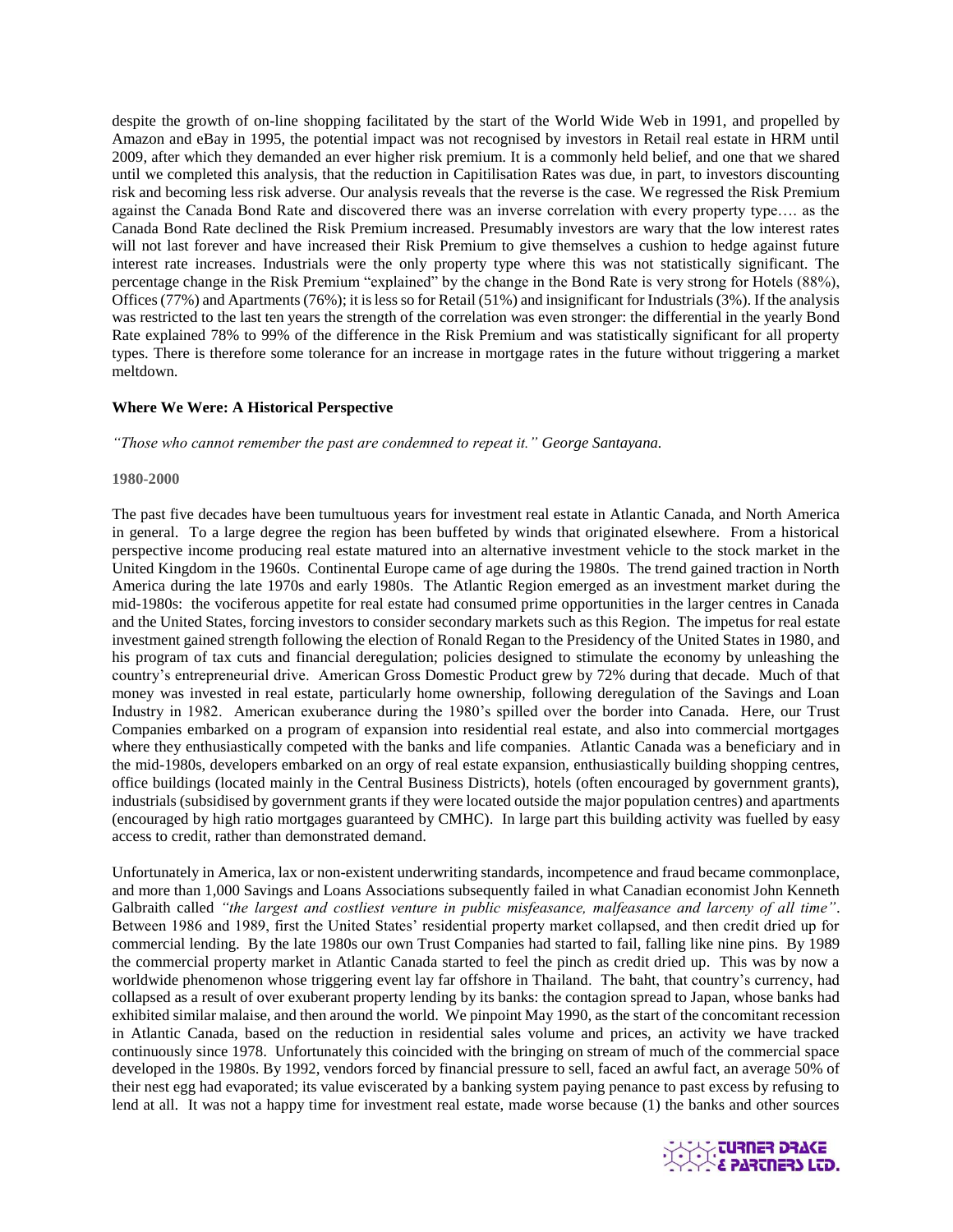refused to provide mortgage financing to facilitate property transactions, (2) owners of investment real estate, primarily the pension plans, panicked and started to liquidate their portfolios, (3) the owners of trophy properties, such as Purdy's Wharf in Halifax, cut their rents dramatically in order to capture whatever weak demand existed, thus triggering a similar reaction from properties on the rungs below them, (4) oversupply of space in some markets was exacerbated by new supply coming on stream which had been started before the recession. Commercial real estate assumed all of the appeal of the Black Plague. The property markets effectively seized up and liquidity was slow to return. Sales activity, other than foreclosure sales, really did not start again until 1995 led by hotels/motels, then apartments (1997), industrials (1997/1998), offices (1998) and retail (1999). The recovery in prices took much longer. It took 19 years for some properties to recapture the nominal value they lost in 1990; and most of the recovery has occurred post 2000.

## **2001 to 2010**

The reason the recovery in nominal capital values in most communities in Atlantic Canada was so prolonged, was not lack of occupier demand but rather restricted access to credit. Property too held little appeal as a wealth creating vehicle because the stock market was on a tear. From 1992 to 2000 the latter experienced a period of rapid expansion, fuelled in part by the growth in technology stocks. This "dot com" boom came to an end in 2000; between 1<sup>st</sup> September 2000 and 2<sup>nd</sup> January 2001 the technology heavy NASDAQ dropped by 46% in value, and by October 2002 it had declined by 76% from its previous high. The WorldCom and Enron frauds, which surfaced in 2001 and 2002, were the final curtain. Suddenly real estate was an attractive investment vehicle again … and credit was again available. During the mid to late 1990s the creation of new types of financing such as the conduits, which agglomerated mortgages and then resold shares in them to many different purchasers, and the metamorphosis of Limited Partnerships into Real Estate Investment Trusts (REITs), followed very gingerly by the banks, had gradually led the commercial property markets out of the wilderness. Real estate slowly regained its mantle of respectability, burnished in part by the shenanigans of the stock markets. After the turn of the century, pension funds et al rushed into property investment with the same happy abandon they last exhibited when they exited the field a decade earlier. Overall Capitalisation Rates, the rate of return investors are willing to accept during their first year of ownership on their purchase price, started to decline as financing became less expensive, and compress as investors realigned the risk profiles for the various property types.

In 2002, for example, real estate investors in Halifax Regional Municipality, the Region's largest metropolitan area, required yields of 8.25% (apartments) and 11.66% (industrials). By 2007 investors' yield expectations had declined to 7.62% (apartments) and 9.21% (industrials) and their yield premium for industrials over apartments had compressed from 3.41% (2002) to 1.59% (2007). Average Overall Capitalisation Rates in Atlantic Canada declined from 10.42% in 2000 to 8.51% in 2008. This was given impetus by intense competition for product by the region's local and regional investors (such as Southwest Properties, Universal Properties, Overland Realty, Banc Properties, Capital Investments Moncton), the REITS (CREIT, Whiterock, Crombie, Riocan, Capreit, Transglobe, Walmart First Pro, Homburg, etc.) pension funds (OPP, HOOPP, Sun Life, GWL, et al) and others (Killam, Ashford, GE Canada, Greenarm, etc.), as all fought to acquire investment grade property. Then it all went wrong.

By the end of 2007, the wheels had started to fall off the financial sector. Those conduit deals proved on closer inspection to benefit the brokers rather than those holding the paper, and the property owners. The inflexibility inherent in a mortgage that had been repackaged with other loans, sub-divided and resold to many different lenders, reared its ugly head. Once the genie was out of the bottle it was difficult get it back again if (when) the mortgagor wanted to finance mid' term. By the end of September 2007, the crisis over asset backed commercial paper (ABCP) hit the windshield with the formation in Canada of a committee headed by Mr. Purdy Crawford, to attempt to unfreeze finance backed by it. Meanwhile it emerged that the financial community in the United States, in a moment of mental aberration, had forgotten all about its Savings and Loan crisis in the 1980s and had happily loaned billions of dollars to home owners who lacked the fiscal ability to pay them back. Nor was this fiscal irresponsibility confined to North America. In September 2007, a small British bank that had borrowed short in order to lend long, fell victim to the freeze in the credit markets, experienced a run on its deposits, lost 73% of its value and one of its managers (angry customers locked her in her office after she refused to let them withdraw ₤1 million from their accounts), and had to the nationalised. During 2008 the stock market continued to crash, US bank Lehman Brothers went bankrupt, and governments around the world rushed to shore up their banks with loans, guarantees and/or outright nationalisation. Canada was the exception that proved the rule, but commercial property prices in Atlantic Canada fell as investors factored in the additional risk. The last two years of the decade saw retrenchment by some investors such as ING Real

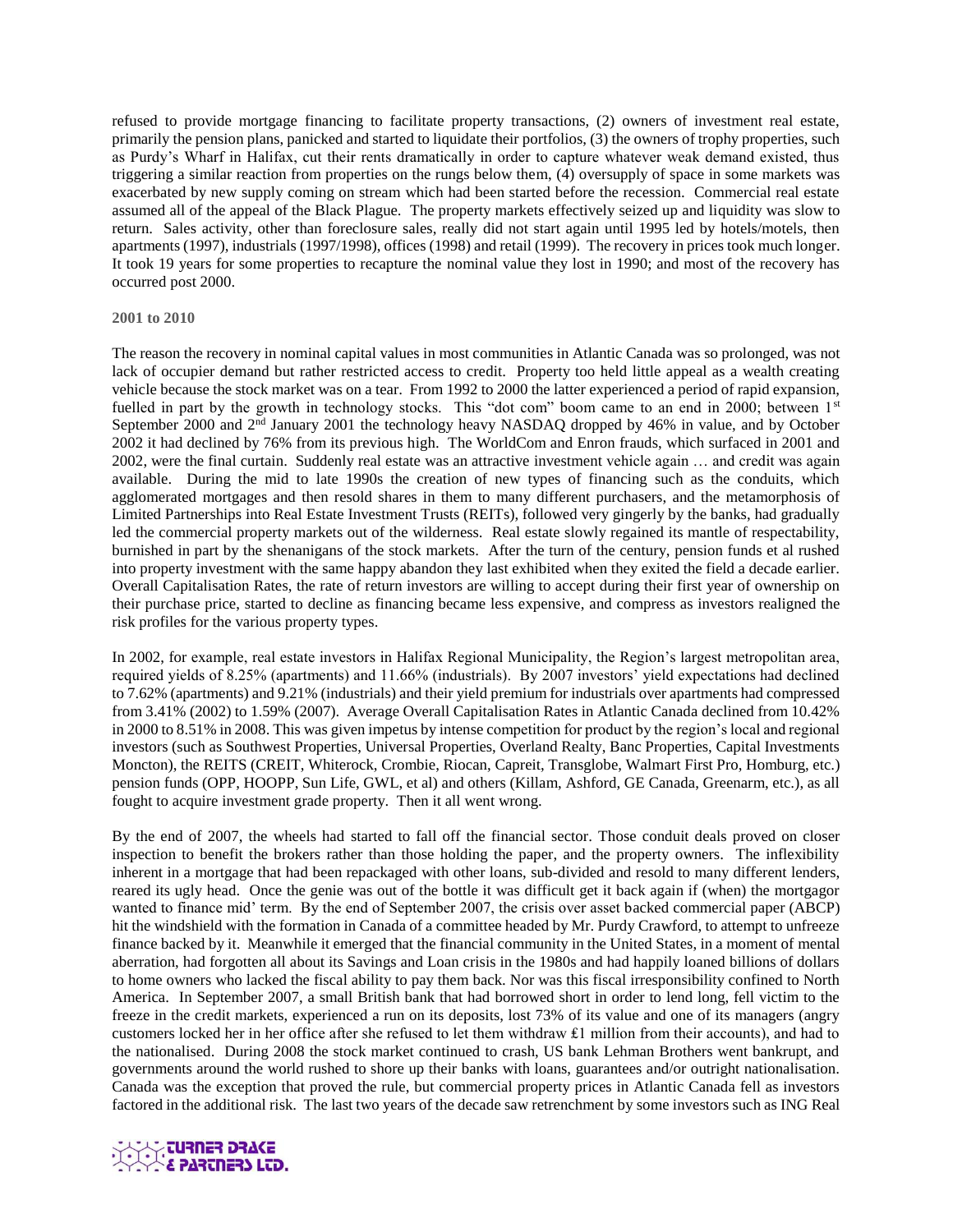Estate, who in 2010 sold the industrial portfolio they had acquired in 2006, at a loss. Some REITs were still active purchasers, as were sectorial buyers such as Killam (apartments), and pension plans. Some regional investors (Southwest Properties, Geosam) had turned their attention south of the border and were snapping up distressed developments in Florida. The pot, whilst still warm, had gone off the boil.

### **2011 to 2019**

After 2010 there was still investor interest for good quality real estate in Atlantic Canada but purchasers were taking a more measured approach. The opportunities in the United States and Europe had diverted attention to opportunities elsewhere. The region's demographics posed a challenge. The region had the oldest population in the country, a situation exacerbated by the baby boomers who started to turn 65 years of age in 2012 and will continue to do so through 2031. The decline in working age population thus caused, was not offset by immigration. As the result the population was aging rapidly and the pool of working age producers, shrinking. This was reducing space demand. By the mid-point of the decade, the tracking tool in our CompuVal® Knowledge Base signalled increasing investor unease as evidenced by an average 38 basis point rise in the Overall Capitalisation Rate (Year 1), a static All Cash Internal Rate of Return, and a 96 basis point rise in the Risk Premium. However the tide then started to turn, fuelled in part by continued low interest rates, anemic returns for alternate investments in the stock and bond markets, and a lack of real estate investment opportunities elsewhere in Canada. Towards the end of the decade an aging population coupled with aggressive immigration initiatives, particularly in Nova Scotia and Prince Edward Island, resulted in rapidly increasing demand for rental housing and elder care. The latter was constrained to a degree by provincial government budgetary concerns, but apartment rental demand fuelled a major investment in new and existing multi-family real estate which continued to drive down capitalisation rates. Investor demand for office space was muted in areas such as Halifax's Central Business District by vacancy rates edging towards 20%. A similar situation persisted in the Saint John, New Brunswick, Uptown (Central Business District) where weakening demand for office space during the latter half of the decade had resulted in a vacancy rate of 21% by 2019. Meanwhile strong investor demand during the mid-point of the decade for office space in St. John's, Newfoundland's CBD was vanquished by the adverse impact of falling oil prices on offshore development: office vacancy soared from 4% to an eye watering 28% by 2019. There was continued investor demand for industrial property throughout the Atlantic Region. Hotels, new and existing, also proved to be a major investment vehicle during the latter part of the decade. Retail properties were a study in contrasts as on-line shopping continued to take its toll. In general, Power Centres and a few major Regional Shopping Centres, expanded whilst the remainder declined. Retail facilities which serviced a local hinterland by providing services and convenience goods were able to hold their own and attracted investor interest; as did free standing units with a good tenant covenant which were leased on a "net absolute to landlord" basis.

# **Where We Are Going**

The value of an investment property is the product of its Net Operating Income (NOI) and its Capitalisation Rate (Cap. Rate). Short term fluctuations in supply and demand aside, *these two factors will govern any increase or decline in value*. If the NOI increases and/or the Cap. Rate declines, the value increases... and vice versa. In the long term, NOI is correlated with the inflation rate; the Cap. Rate with the 10 Year Canada Bond Rate.

Inflation in Canada has averaged 1.93% (Median 2.02%, Range 0.3% to 2.74%) over the past 20 years. Has the dragon of inflation finally been slain? The Economist considered this very question in its October 12<sup>th</sup> 2019 issue. In an article titled "The End of Inflation?" it observed that *"The rich world conquered runaway prices by the late 1990s as governments made central banks independent and gave them inflation targets. In the 2000s and the early 2010s commodity price booms kept prices rising at a decent clip. But since oil prices crashed in 2014, inflation above 2% has been rare".* The Economist gave three underlying global drivers of low inflation (1) the low price of commodities, albeit recently threatened by increased demand in emerging markets such as China, (2) the low price of manufactured goods as production shifted to low wage countries and access was facilitated by the Internet, and the growth of firms such as Amazon and Ebay, (3) cross border capital flows which took advantage of the glut in global savings, itself the result of ageing populations, slower productivity growth, a scarcity of safe investments and a dearth of lucrative investment opportunities. Within developed economies the Internet promoted the efficient distribution not just of goods, but also services (many of which are now provided at little or no cost). In the past, falling unemployment rates had triggered wage increases but this has not happened: the Canadian unemployment rate is currently 5.9% (November 2019), the United States' rate just 3.5%, without noticeable increases in wages. The Economist postulates that the